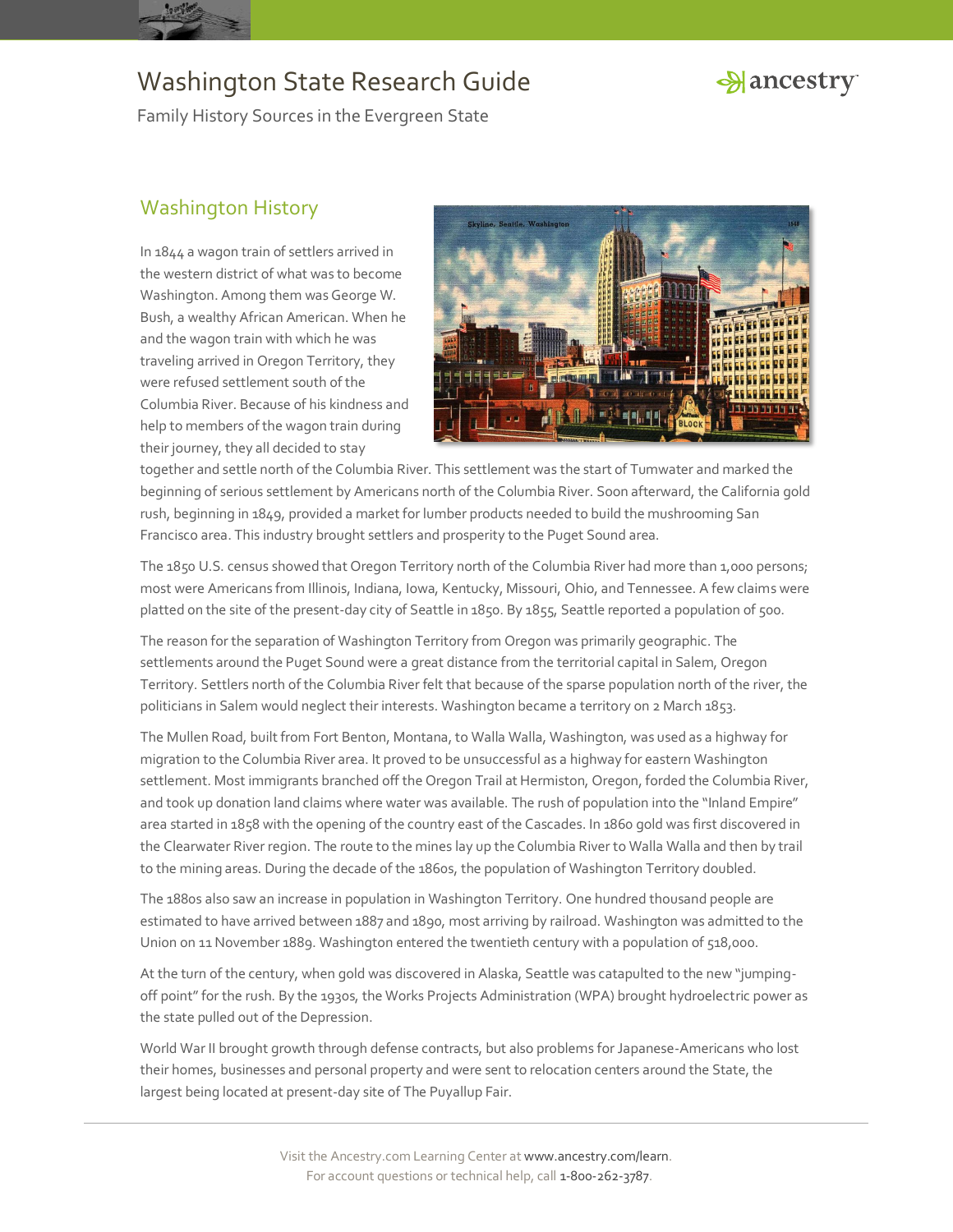



Family History Sources in the Evergreen State

Washington moved past that difficult time in its history with a rapid growth of suburban life following World War II, culminating in the Worlds' Fair in Seattle in 1962. The end of the century brought new jobs in technology and biotechnology, along with the environmental activism and the challenges to living that come with urban sprawl in the shadow of natural beauty of the landscape.

The above section is from *[History of Washington](http://www.ancestry.com/wiki/index.php?title=History_of_Washington)* in th[e Ancestry.com Wiki,](http://www.ancestry.com/wiki/index.php?title=Main_Page) and was originally published in *[Red Book: American State, County and Town Sources,](http://bit.ly/vzy0vW)* ed. by Alice Eichholz, CG, Ph.D., chapter by Dwight A. Radford.

### Washington Census Records

The first federal census for Washington was in 1850, as part of the Oregon Territory. The 1860, 1870, and 1880 censuses included the Washington Territory; in the 1860 census, this also included parts of present-day Idaho, Montana, and Wyoming.

The federal government also took several censuses specifically in the Washington Territory. These territorial censuses excluded Native Americans. Many of these are available on Ancestry. The Washington State Archives also has several years available on it[s Digital Archives](http://www.digitalarchives.wa.gov/Home) website.

The following census collections are available on Ancestry:

- [Washington State and Territorial Censuses, 1857-1892](http://search.ancestry.com/search/db.aspx?dbid=1018)
- [Selected U.S. Federal Census Non-Population Schedules, 1850-1880](http://search.ancestry.com/search/db.aspx?dbid=1276)
- [U.S. Federal Census Mortality Schedules, 1850-1885](http://search.ancestry.com/search/db.aspx?dbid=8756) (includes 1860, 1870, and 1880 for the Washington Territory)
- U.S. Federal Census [1880 Schedules of Defective, Dependent, and Delinquent Classes](http://search.ancestry.com/search/db.aspx?dbid=1634)
- [U.S. Special Census on Deaf Family Marriages and Hearing Relatives, 1888-1895](http://search.ancestry.com/search/db.aspx?dbid=1582)
- [1890 Veterans Schedules](http://search.ancestry.com/search/db.aspx?dbid=8667)
- [1930 Census of Merchant Seamen](http://search.ancestry.com/search/db.aspx?dbid=8851)
- [U.S., Schedules of Special Census of Indians, 1880](http://search.ancestry.com/search/db.aspx?dbid=2973)
- [U.S., Indian Census Rolls, 1885-1940](http://search.ancestry.com/search/db.aspx?dbid=1059)
- [U.S. Enumeration District Maps and Descriptions, 1940](http://search.ancestry.com/search/db.aspx?dbid=3028)

| Population |           |
|------------|-----------|
| 1850       | 1,201     |
| 1860       | 11,594    |
| 1870       | 23,955    |
| 1880       | 75,116    |
| 1890       | 357,232   |
| 1900       | 518,103   |
| 1910       | 1,141,990 |
| 1920       | 1,356,621 |
| 1930       | 1,563,396 |
| 1940       | 1,736,191 |
| 1950       | 2,378,963 |
|            |           |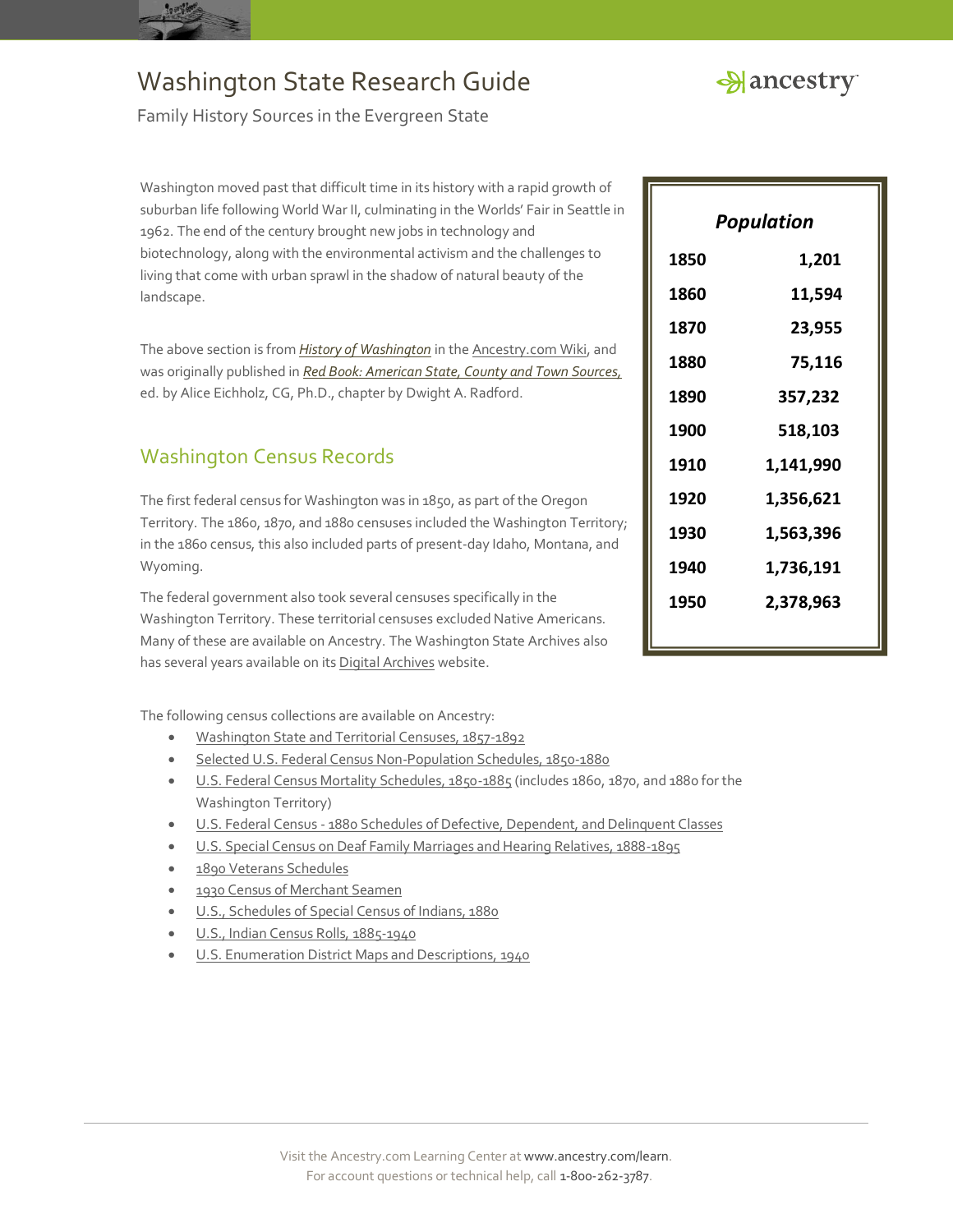



Family History Sources in the Evergreen State

### Washington Vital Records

Civil registration of births and deaths in Washington began in 1891, with a few localities beginning before that date. These early records were filed with the county auditor. Statewide registration of births and deaths began in 1907.

Marriage records date back to the creation of each county; statewide registration began in 1968.

 [Washington State Archives -](http://www.digitalarchives.wa.gov/) Digital Archives**:** Has some digitized vital records from various Washington counties.

#### **Vital Records on Ancestry.com**

- [Washington, Births, 1883-1935](http://search.ancestry.com/search/db.aspx?dbid=1209)
- [Washington, Births, 1907-1919](http://search.ancestry.com/search/db.aspx?dbid=6493)
- [Washington, Marriage Records, 1865-2004](http://search.ancestry.com/search/db.aspx?dbid=2378)
- [Washington, County Marriages, 1855-2008](http://search.ancestry.com/search/db.aspx?dbid=60226)
- [Washington, Select Death Certificates, 1907-1960](http://search.ancestry.com/search/db.aspx?dbid=60229)
- [Washington Death Index, 1940-1996](http://search.ancestry.com/search/db.aspx?dbid=6716)
- [Washington, Deaths, 1883-1960](http://search.ancestry.com/search/db.aspx?dbid=1208)
- [Washington, County Divorce Records, 1852-1950](http://search.ancestry.com/search/db.aspx?dbid=60224)
- [Web: Western States Marriage Index, 1809-2011](http://search.ancestry.com/search/db.aspx?dbid=70016)

#### Immigration & Travel

- [Washington, Passenger and Crew Lists, 1882-1961](http://search.ancestry.com/search/db.aspx?dbid=8945)
- [Washington, County Naturalization Records, 1850-1982](http://search.ancestry.com/search/db.aspx?dbid=60227)
- [Washington, Naturalization Records, 1904-1991](http://search.ancestry.com/search/db.aspx?dbid=2531)
- [Seattle and Tacoma, Washington, Passenger and Crew Lists of Airplane Departures, 1947-1957](http://search.ancestry.com/search/db.aspx?dbid=2250)

#### Other Collections

- [Washington, County Land Records, 1850-1954](http://search.ancestry.com/search/db.aspx?dbid=60225)
- [Washington, Postmaster Indexes, Prior to 1965](http://search.ancestry.com/search/db.aspx?dbid=60232)
- [U.S., Northern Pacific Railway Company Personnel Files, 1890-1960](http://search.ancestry.com/search/db.aspx?dbid=2157)
- [U.S., World War I Draft Registration Cards, 1917-1918](http://search.ancestry.com/search/db.aspx?dbid=6482)
- [U.S., World War II Draft Registration Cards, 1942](http://search.ancestry.com/search/db.aspx?dbid=1002)
- [U.S. Map Collection, 1513-1990](http://search.ancestry.com/search/db.aspx?dbid=8739)
- [U.S. City Directories, 1821-1989](http://search.ancestry.com/search/db.aspx?dbid=2469) (Use the browse box in the upper right corner to determine what directories are available for your ancestor's area. If they lived in a rural area, check to see if that area was included with a larger city in the vicinity.)
- [U.S. School Yearbooks, 1880-2012](http://search.ancestry.com/search/db.aspx?dbid=1265) (Search by name or use the browse box on the right-hand side of the page to look for yearbooks from your ancestor's school.)

#### **[View all Washington collections on Ancestry](http://search.ancestry.com/Places/US/Washington/Default.aspx)**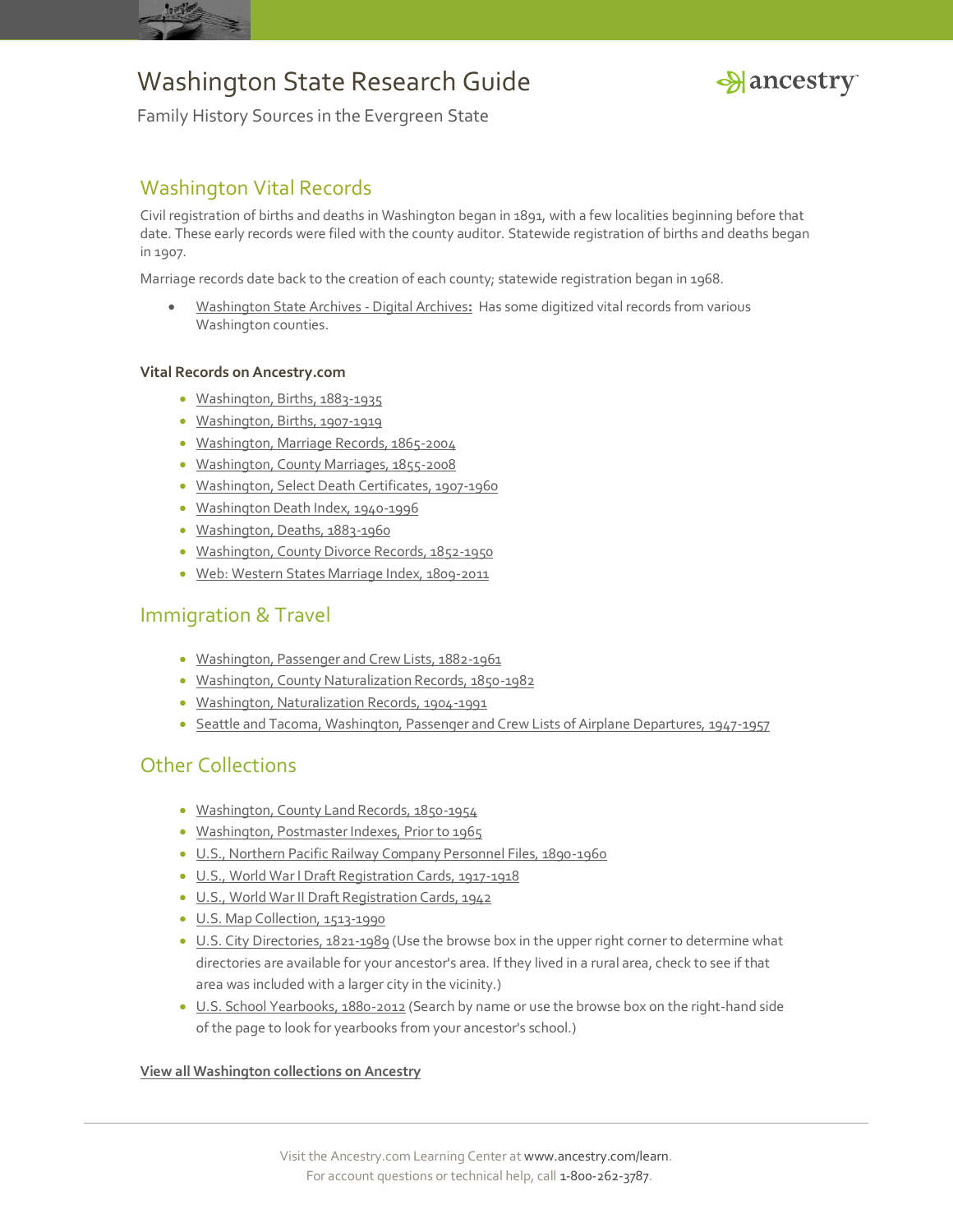



Family History Sources in the Evergreen State

### Other State Resources

The organizations listed below provide information about Washington history and genealogy. In addition to these state-level resources, many counties and towns maintain important genealogical collections in local libraries, genealogical societies, or historical societies, so check for a local resource when researching.

- **[Washington State Genealogical Society](http://www.wasgs.org/)**
- [Washington State Historical Society](http://www.washingtonhistory.org/)
- [Washington GenWeb](http://wagenweb.org/)
- [Washington State Archives](http://www.sos.wa.gov/archives/)
	- o [Digital Archives](http://www.digitalarchives.wa.gov/) (includes several digitized collections)
	- o [Overview of state records collections](http://www.sos.wa.gov/archives/archives_state.aspx)
- [Washington State Library](http://www.sos.wa.gov/library/)
	- o [Digital Collections](http://www.sos.wa.gov/library/digcolls.aspx)
	- o [Genealogy](http://www.sos.wa.gov/library/Genealogy.aspx)
- [The National Archives at Seattle:](http://www.archives.gov/seattle/) This facility maintains records from federal agencies and courts in Pennsylvania, including census, military, court, naturalization, and immigration records.

#### Local and Regional Research

- **[Black Heritage Society of Washington State](http://www.blackheritagewa.org/)**
- [Eastern Washington Genealogical Society](http://www.ewgsi.org/)
- [Jewish Genealogical Society of Washington State](http://www.jgsws.org/)

#### Help and Advice

- [Map of Washington](http://www.ancestry.com/wiki/index.php?title=Map_of_Washington)
- [Washington Family History Research](http://www.ancestry.com/wiki/index.php?title=Washington_Family_History_Research)
- [Washington County Resources](http://www.ancestry.com/wiki/index.php?title=Washington_County_Resources)

### Significant Dates (through 1933)

Native American tribes that have inhabited present-day Washington include the Cayuse, Chinook, Klickitat, Lummi, Makah, Nez Perce, Okanogan, Palouse, Quileute, Quinault, Snohomish, Spokane, Wenatchee, and Yakima.

- 1543 Bartolome Ferrelo, a Spaniard sailor, reached the Pacific Northwest.
- 1579 Sir Francis Drake claimed the Pacific Northwest for England.
- 1774 Trading began between Native Americans and Europeans.

1775 – Spanish explorers Bruno Heceta and Bodega y Quadra landed at Point Grenville. They are thought to be the first Europeans to set foot in present-day Washington state.

- 1778 Captain James Cook claimed the Olympic Peninsula for England.
- 1787 English captain Charles Barkely confirms existence of the Strait of Juan de Fuca.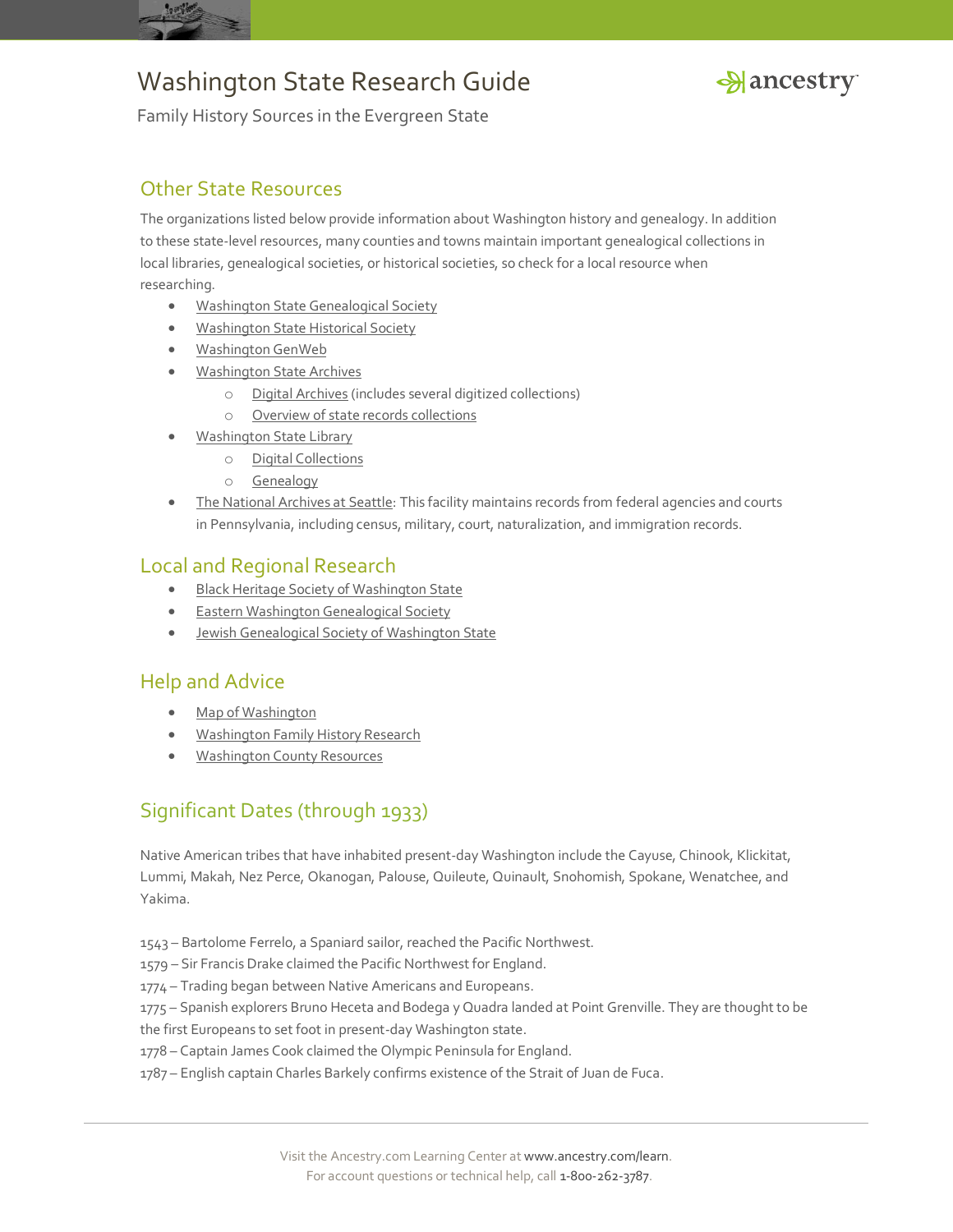



Family History Sources in the Evergreen State

 – The Treaty of Nootka settled conflicting claims between Spain and England. The coastal areas of the Pacific Northwest were given to England.

– David Thompson and the North West Company reached the headwaters of the Columbia River.

– Lewis and Clark reached the mouth of the Columbia River.

– The North West Company established Fort Okanogan as the base of its trading activities.

– The American Pacific Fur Company established Fort Spokane as its base of trading activities.

1818 – The United States and England agreed to the  $49^{th}$  parallel as the boundary between British and

American territories. However, they agreed that their competing claims in the Pacific Northwest would be settled later.

– Spain relinquished its claims in the Pacific Northwest.

– United States and Russia settled their boundary dispute.

– Fort Vancouver moved to its present location.

– Catholic missionary efforts with Native Americans began.

– Fort Nisqually became the first trading post on Puget Sound.

– Methodist missionaries arrived at Fort Vancouver.

– Wagon trains left Missouri and headed for the Pacific Northwest. The Oregon Trail would bring countless settlers into the Pacific Northwest

1846 – The United States and England ended joint control of the Pacific Northwest and established the 49<sup>th</sup> Parallel as the border.

 – Native Americans killed 14 people at the Whitman mission near present-day Walla Walla. This sparked the beginning of the Cayuse War.

– Michael Simmons established the first sawmill on Puget Sound.

– Settlers and Native Americans fought at the Battle of The Dalles.

– Oregon Territory was established. It included present-day Washington.

– The Donation Land Law provided public land to any citizen willing to settle on it. Married settlers could

claim 640 acres; single settlers could claim 320 acres. This spurred migration to Washington and Oregon.

– Olympia was established.

- Seattle was established; first newspaper in Washington began in Olympia.
- Washington Territory was split from the Oregon Territory; Olympia was named the capital.
- School systems were established.
- Washington Territorial University, later renamed University of Washington, was founded.
- Gold was discovered near Colville.
- 1855-58 Several battles between settlers and Native Americans were fought.
- Eastern Washington was closed to white settlement.
- Eastern Washington re-opened to white settlement.
- Oregon became a state. The Washington Territory was enlarged.
- The Civil War began. Troops from the Washington Territory manned U.S. Army posts.
- The Homestead Act provided land to settlers. The Land Grant Act provided funding for state

universities through the sale of public land. Both spurred migration into Washington.

- Idaho Territory was established, taking land from the Washington Territory.
- A territorial law was passed which required Chinese to pay a poll tax.
- Seattle was incorporated.